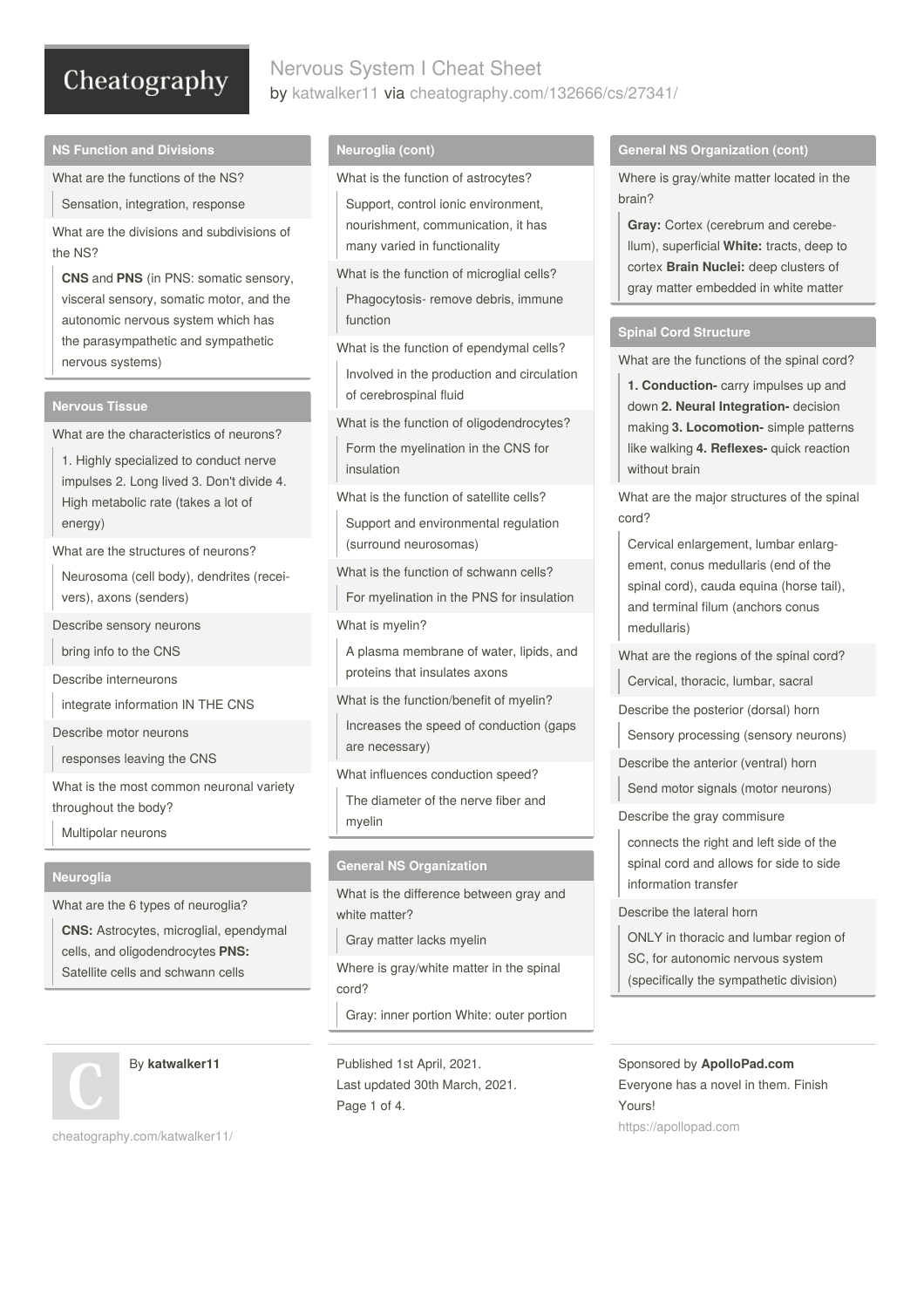# Nervous System I Cheat Sheet by [katwalker11](http://www.cheatography.com/katwalker11/) via [cheatography.com/132666/cs/27341/](http://www.cheatography.com/katwalker11/cheat-sheets/nervous-system-i)

#### **Spinal Cord Structure (cont)**

Describe the dorsal (posterior) funiculus ascending tracts (sensory info up to the brain)

Describe the ventral (anterior) funiculus

descending tracts (motor commands down from the brain) and a little ascending

Describe the lateral funiculus

ascending and descending tracts

What is the function of commissural fibers in white matter of the spinal cord?

carry information from side to side

### **Protection of the Spinal Cord**

What protects the spinal cord?

1. Vertebral column 2. Meninges 3. Cerebrospinal fluid (CSF)

What are meninges?

protective membranes

What are the functions of the meninges?

1. Cover and protect the CNS 2.

Separate soft tissue from bone

What are the layers of the meninges?

1. Dura mater 2. Arachnoid Mater 3. Pia Mater

What are the structures associated with the dura mater?

Dural sheath and the epidural space (fat filled [cushions])

What are the structures associated with the arachnoid mater?

Subarachnoid space (CSF and blood vessels)

What are the structures associated with the Pia Mater?

Terminal filum



By **katwalker11**

[cheatography.com/katwalker11/](http://www.cheatography.com/katwalker11/)

## **Protection of the Spinal Cord (cont)**

What is the function of the dura mater?

Outer covering-protection

What is the function of the arachnoid mater?

Middle layer- subdural space

What is the function of the pia mater?

Internal layer- thin membrane that is clingy and well vascularized (nourishing)

What are the functions of CSF?

Cushion/floats CNS, removes waste, and circulates nutrients

# **Nervous/Spinal Nerves**

What is a nerve?

Bundles of axons

What structures make up nerves?

Epineurium (outer covering), perine‐ urium (surrounds nerve fascicles), and endoneurium (surrounds individual nerve fiber

What are ganglia?

clusters of cell bodies NOT in CNS

What are spinal nerves?

31 pairs: 8 cervical, 12 thoracic, 5 lumbar, 5 sacral, and 1 coccygeal

What are the general structures of spinal nerves?

Rootlets, ventral root, dorsal root, and dorsal root ganglion

What is a nerve plexus?

network/web of nerves

What are the major plexuses?

Cervical plexus (C1-C4), Brachial plexus (C5-T1), Lumbar plexus (L1-L5), Sacral plexus (L4-S4)

Published 1st April, 2021. Last updated 30th March, 2021. Page 2 of 4.

### **Nervous/Spinal Nerves (cont)**

What are the major nerves of the cervical plexus?

Phrenic nerve-diaphragm

What are the major nerves of the brachial plexus?

Axillary, radial, median, and ulnar

What are the major nerves of the lumbar plexus?

Femoral and obturator

What are the major nerves of the sacral plexus?

Sciatic nerve (tibial, fibular)

What does the cervical plexus innervate?

Skin and muscles of the neck

What does the brachial plexus innervate?

Neck, axilla, and the arm

What does the lumbar plexus innervate?

Anterior and medial thigh

What does the sacral plexus innervate?

Posterior thigh and the lower limb

What is a reflex?

a response to a stimulation

What are the characteristics of a reflex and how does it work?

1. Stimulation (requires) 2. Fast (spinal cord and back) 3. Involuntary 4. Stereo‐ typed (every time you do it, you get the same response)

# **The Brain**

What are the main functions of the brain?

1. Initiates voluntary and involuntary movement 2. Interprets and integrates sensory stimulation 3. Consciousness and cognitive function 4. Controls basic life sustaining activities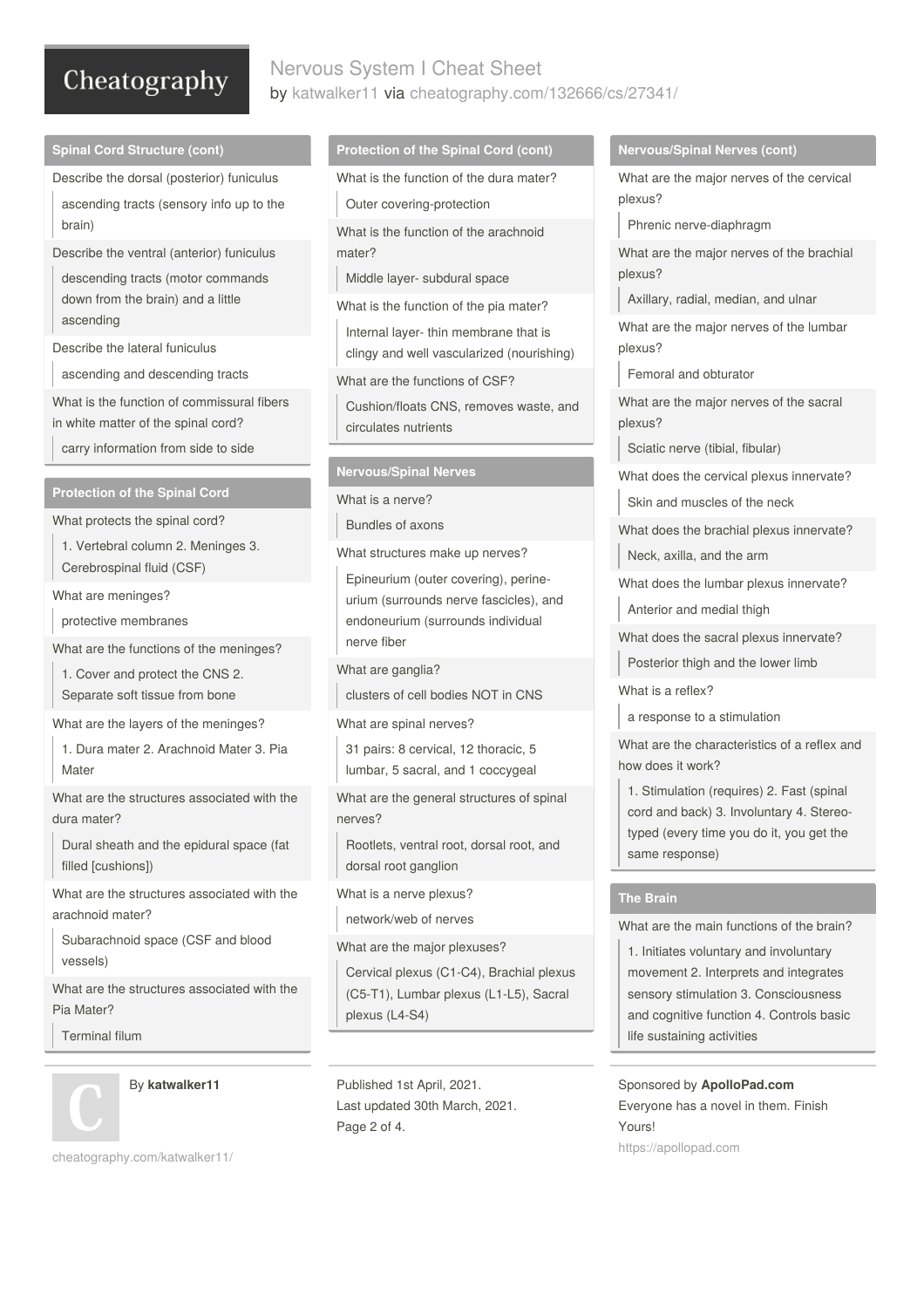# Nervous System I Cheat Sheet by [katwalker11](http://www.cheatography.com/katwalker11/) via [cheatography.com/132666/cs/27341/](http://www.cheatography.com/katwalker11/cheat-sheets/nervous-system-i)

### **The Brain (cont)**

How is the brain organized?

Cerebrum, Cerebellum, Diencephalon, and Brain Stem

Describe the layers of protection for the brain

1. Skull 2. Meninges 3. CSF 4. Blood Brain Barrier

What are ventricles?

open chambers in the brain

List the order of the circulation through the ventricles

Starts in lateral ventricles, continues to the third ventricle, continues into the fourth ventricle, and goes into central canal of the spinal cord

## **The Brainstem**

Where is the brainstem located?

at the base of the brain

What structures make up the brain stem?

Pons, medulla oblongata, and midbrain

What structures make up the medulla oblongata and where is it located?

Nuclei and tracts, located continuous with the spinal cord (caudal to stem)

What is the function of the medulla oblongata?

Relay info, cardiac center, vasomotor center, respiratory center, and convey info. Has cranial nerves IX-XII

What structures make up the pons and where is it located?

Bulge, cerebellar peduncles, tracts, and nuclei. Located between medulla and midbrain



By **katwalker11**

[cheatography.com/katwalker11/](http://www.cheatography.com/katwalker11/)

## **The Brainstem (cont)**

What is the function of the pons?

Carry signals up and down brainstem and connect right and left cerebellar hemispheres. Has cranial nerves V-VII

What structures makeup the midbrain and where is it located?

Nuclei, tectum (roof), cerebral aqueduct, tegmentum (floor), cerebral crura. Located in the rostral portion of the brainstem

What is the function of the midbrain?

Visual reflexes/integration, process/relay auditory signals, fine motor control, voluntary movement. Contains cranial nerves III and IV

# **The Diencephalon**

Where is the diencephalon located?

Deep to the cerebrum, superior to the brainstem, and surrounds the third ventricle

What structures makeup the diencephalon?

Thalamus, hypothalamus, and epitha‐ lamus

What is the function of the thalamus?

Gateway to cortex: filter/relay sensory info (all but smell), motor control (relay info between cerebrum and cerebellum), and memory and emotional

What is the function of the hypothalamus?

Main control center of ANS: regulates homeostasis (hormone secretion, thermoregulation, food/water intake, sleep/circadian rhythms, emotion and sexual responses), memory (involved in memory formation)

Published 1st April, 2021. Last updated 30th March, 2021. Page 3 of 4.

### **The Diencephalon (cont)**

What is the function fo the epithalamus?

Sleep-wake cycle (circadian/seasonal cycles) and relay

## **The Cerebellum**

Where is the cerebellum located?

Inferior/posterior to cerebrum, dorsal to pons

What structures make up the cerebellum?

Cerebellar hemispheres, cortex, folia (folds), arbor vitae (white matter), deep nuclei, cerebellar peduncles

What is the function of the cerebellum?

Subconscious evaluation of sensory input, coordinate and smooth movements, maintain posture and equili‐ brium, some cognitive skills (muscle memory)

### **The Cerebrum**

What are the major structures that make up the cerebrum?

Cerebral cortex, cerebral white matter, nuclei, right and left hemispheres (separated by the longitudinal fissure and connected by the corpus callosum) and the transverse fissure (separates the cerebrum and cerebellum)

Describe the association tracts

one part of a hemisphere to another

The limbic system is...

the major emotion and learning center

What are functional areas of the cerebral cortex

Localization of specific functions